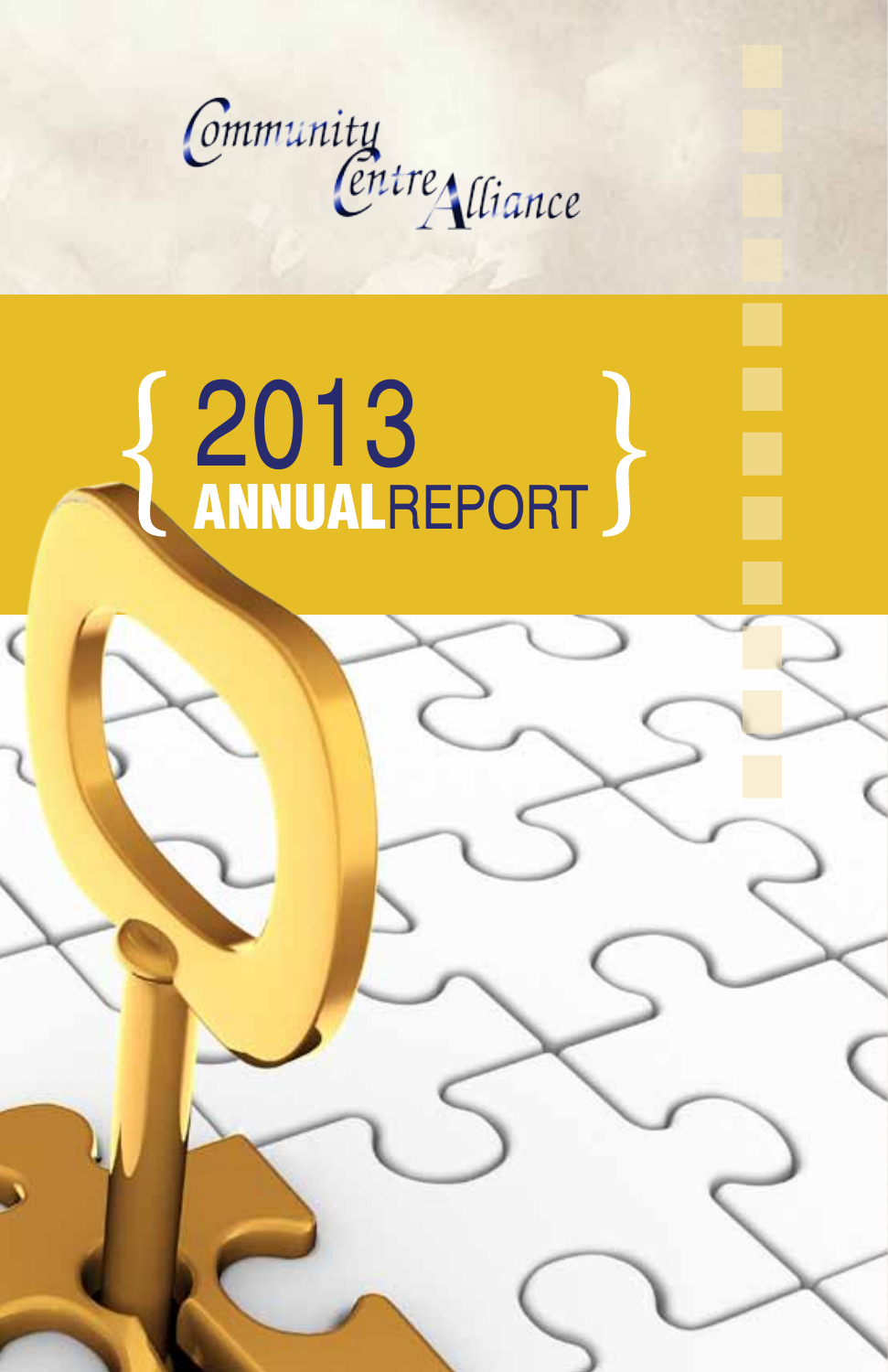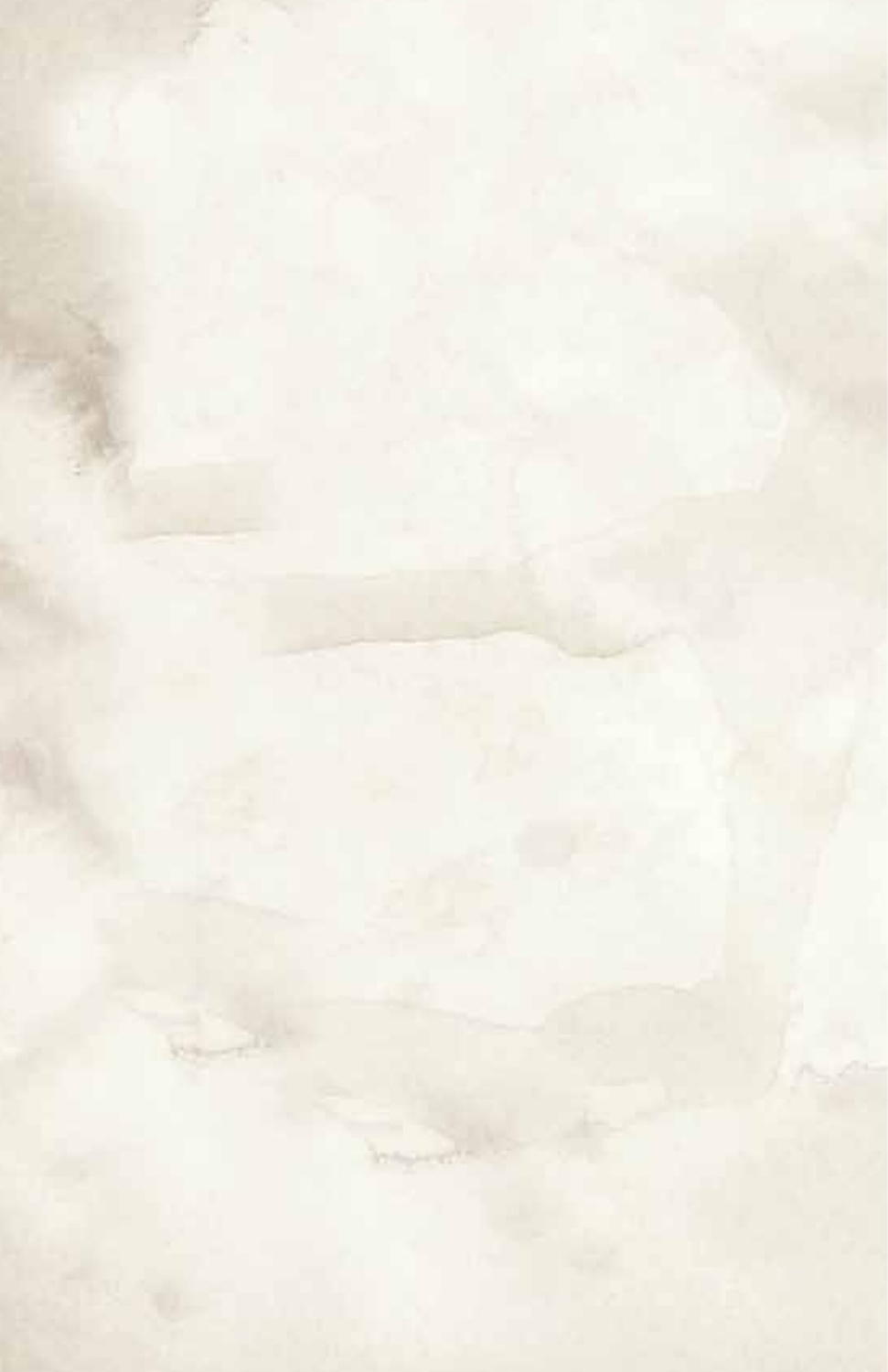# message from the chairperson

It gives me great pleasure to submit to you the Annual Report from the Community Centre Alliance (CCA) for the year 2012-13. This past April the Community Centre Alliance, like so many other employment agencies, lost a large proportion of its funding that supported the employment facilitator's positions at the community level. While this has been challenging we have been able to maintain services while we work with Government to look at other means to replace resources.

This past year our staff continued to work tirelessly with individuals in obtaining employment, returning to school or connecting them to other programs and services within the Department of Advanced Education and Skills and in the broader community. They continue to do this through individualized support or through group based initiatives like out "Makin it Work", "Value for Work, Value for Money" and our "Linkages" program. CCA has also taken the time over the past year to engage in a comprehensive planning process that will guide its activities in a more strategic way as we maximize our resources.

I know I speak on behalf of the Board when I congratulate the staff of the Community Centre Alliance for their dedication and hard work in very trying times this past year. We know it's been challenging but staff have been adaptable in taking on extra work and finding creative ways to ensure that our resident continue to be served in the best possible way.

Finally, I would like to thank all our funding partners who recognize the value in the work we do and continue to support us financially. I also want to thank the many valuable partners we work with on a daily basis, side by side, ensuring that we are able to continue our work in moving individuals out of poverty.

Sincerely,

Jim Crockwell **Chairperson**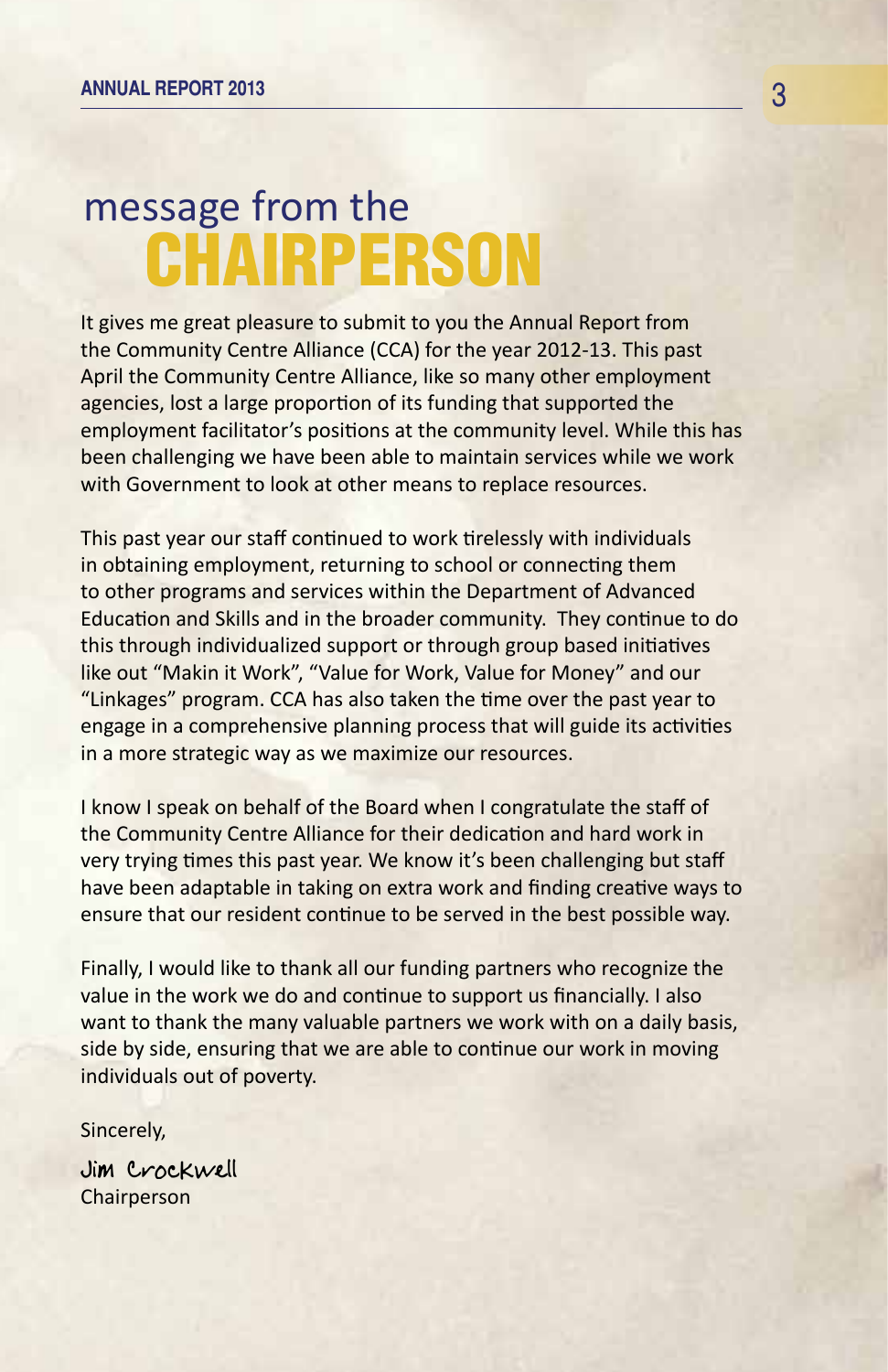## community centre alliance mission

*"The Community Centre Alliance Inc. (CCA) is a not-for-profit organization that fosters the development of its community centre members and their residents through programming and partnerships with other community centres, community leaders and stakeholders."*

Our purpose is to improve social and economic conditions of individuals living on low income through the delivery of holistic programming focusing on employment, economic development, education and literacy through partnerships and policy development that supports poverty reduction.

CCA has 11 years experience and qualified staff with expertise in providing programs and services in employment, literacy and social development. CCA specializes in working with individuals living on Income Support or at risk of receiving Income Support. Our target groups are individuals who face multiple challenges in terms of securing a successful attachment to the work force.

CCA's strength is in our unique partnership with the five community centres located in St. John's low-income neighbourhoods of the Newfoundland and Labrador Housing Corporation. These neighbourhoods face many similar challenges such as low high-school completion rates, high rates of unemployment and multi-generational dependency on Income Support. The community centres collectively serve approximately 1100 housing units within these neighbourhoods. They provide an environment where employment supports and homework and literacy programming are easily accessible to those who face these barriers.

#### **Our five member centres are:**

- Buckmasters Circle Community Centre
- Froude Ave. Community Centre
- MacMorran Community Centre
- Rabbittown Community Centre
- Virginia Park Community Centre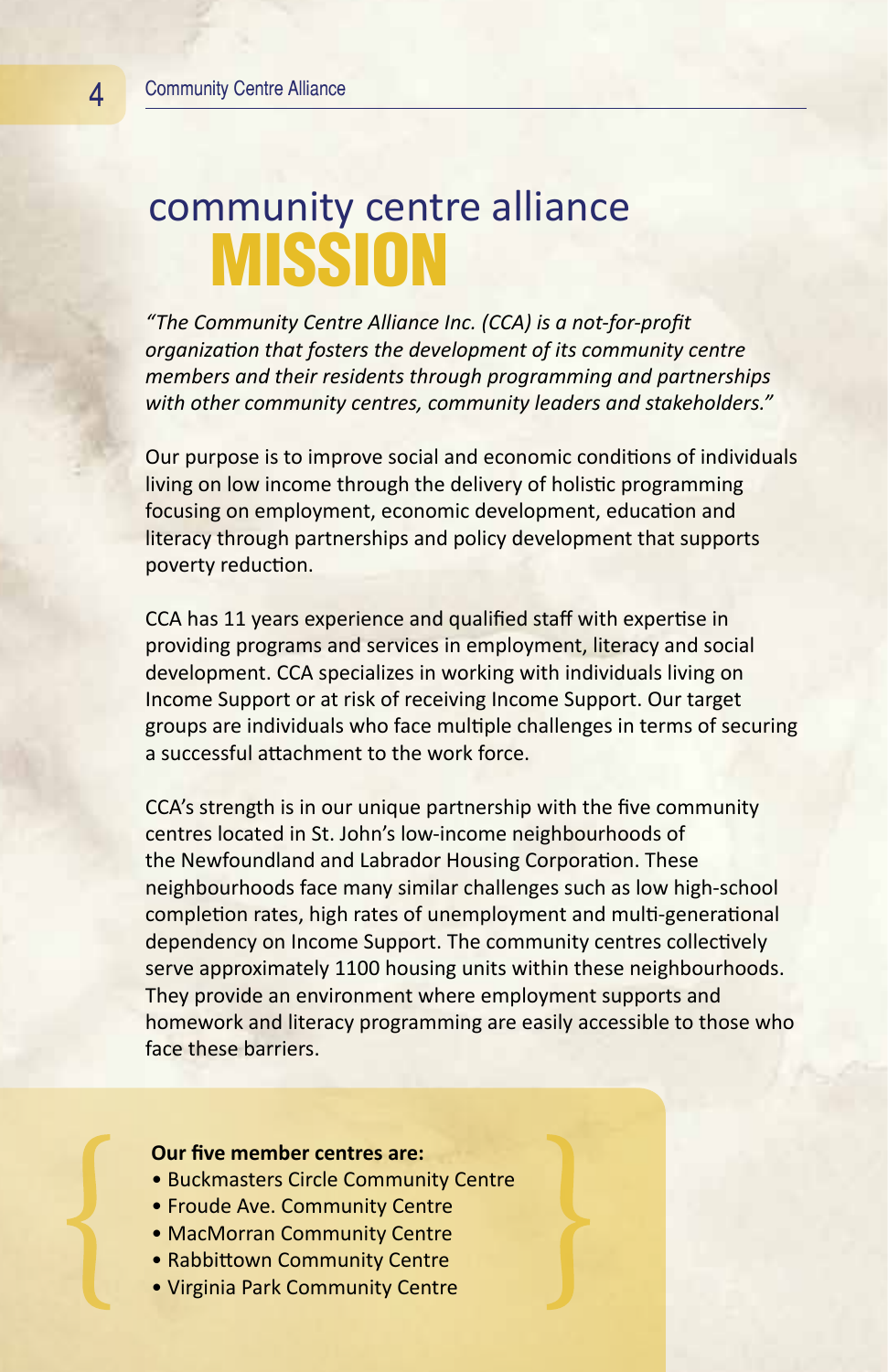# employment assistance services

From April 2012 – March 2013 CCA received joint funding from the federal and provincial Government through the Dept. of Advanced Education and Skills, to provide Career Development and Employment Assistance Services to individuals in the St. John's, region. Our target groups are individuals who face multiple challenges in terms of preparing for, obtaining and maintaining employment.

As of April 2013 CCA received major cuts to funding with the total loss of our federal funding and is now solely funded through the provincial department of Advanced Education and Skills. These stats below are for the period of April 1, 2012 – March 31, 2013.

#### **Services Provided**

- Employment needs assessment
- Case management
- Labour market information
- Job Search
- Resume writing
- Interview skills
- Fax /Photocopying /Internet/Email
- Monthly Group Session
- Workshop delivery
- Career planning
- Educational Information
- Program referrals
- Employment counselling
- Job placement services
- Trained Financial Literacy **Facilitators**
- Application process for wage
- Subsidies and Job Creation Partnerships
- Return to Work Action Plans



#### **Statistics**

- **785** Clients received Employment Services
- **143** Client closed to employed
- **125** Clients referred to outside agencies
- **77** Group sessions offered
- **717** Clients attended group sessions

#### **Group Sessions**

- Portfolio Development
- Personality Dimensions
- Labour Standards
- Workplace Health & Safety
- First Aid
- Work Etiquette
- Driver's Permit
- Canada Learning Bond
- Customer Service Skills
- Post-Secondary Tours
- Mock Interviews
- Resume Writing
- Financial Literacy
- Dealing with Stress
- Flag Person Training
- Conflict Resolution
- Employment Preparation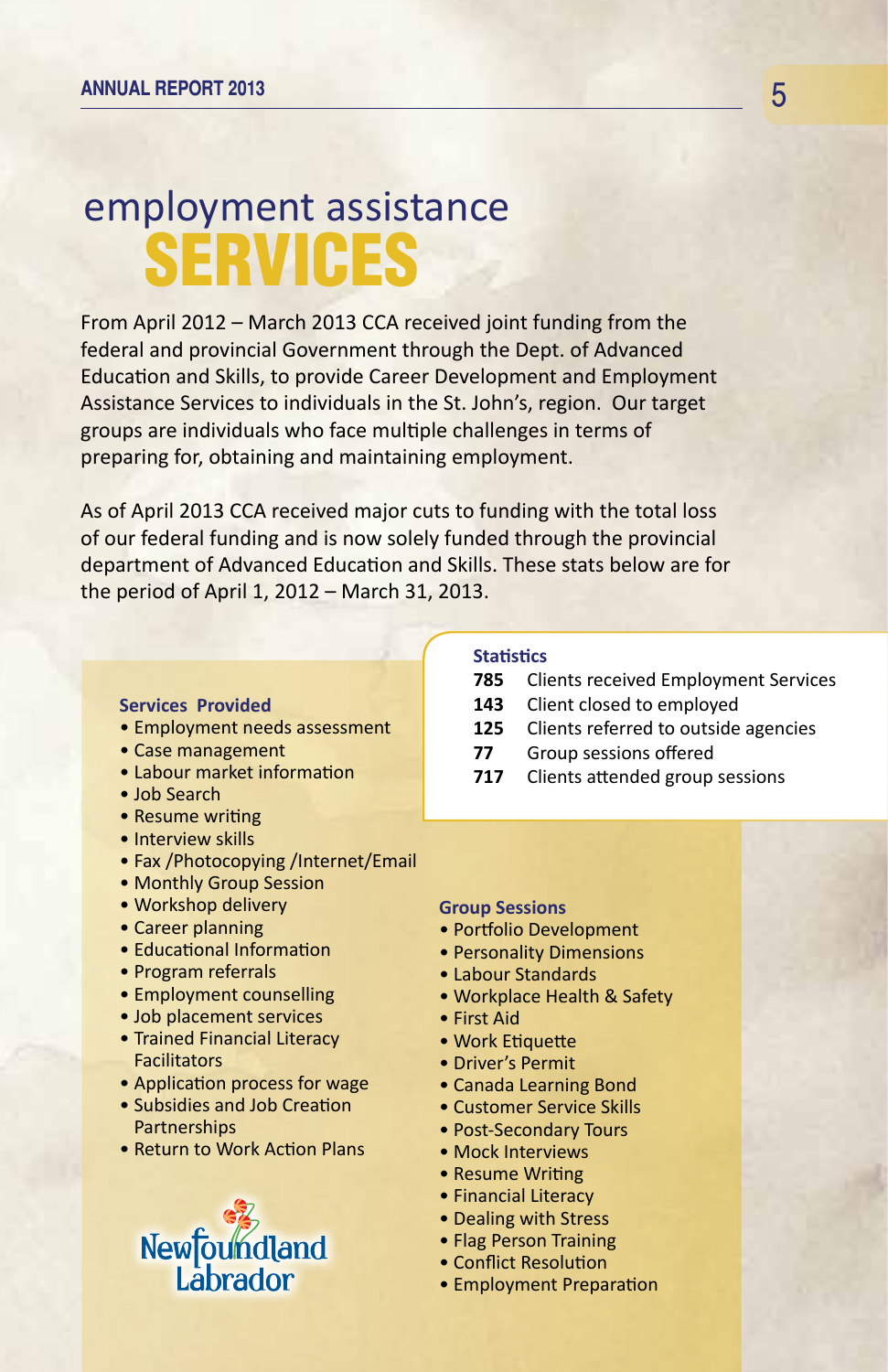# micro-business development program

In partnership with the Federation of Cooperatives, CCA is responsible for the delivery of the Micro-Business Development Group (MBDG) project that is focused on supporting people who are interested in starting or expanding a micro-business. In this program entrepreneurs come together in Peer Lending Circles based on the model pioneered by the Grameen Bank in Bangladesh. Circle members support each other to achieve business goals by sharing experiences and expertise and discussing challenges and successes. Engaged group members

**In April 2012 – March 2013 a total of 12 individuals participated.**

**Types of businesses operated:**

- bookkeeping business services
- alternative healthcare provider
- photographer
- artist
- jewellery designer
- home decor
- computer applications, web-ready animation, and website design
- alternative music distribution
- beauty and aesthetics
- handcrafted greeting cards

#### **Business session topics included:**

- Vision mission statement
- Communications
- Financial Literacy
- Co-op information session
- Mock Dragons Den
- Trade Shows

can access a first level loan of up to \$2500 and, upon repayment, can access subsequent loans to a maximum of \$10,000. In addition to loans, the program offers supports through individual and group business counselling, business networking opportunities, professional development sessions and attendance to special events. Mentorship with established business people from the community is also encouraged.

> Newfoundland-Labrador Federation of Co-operatives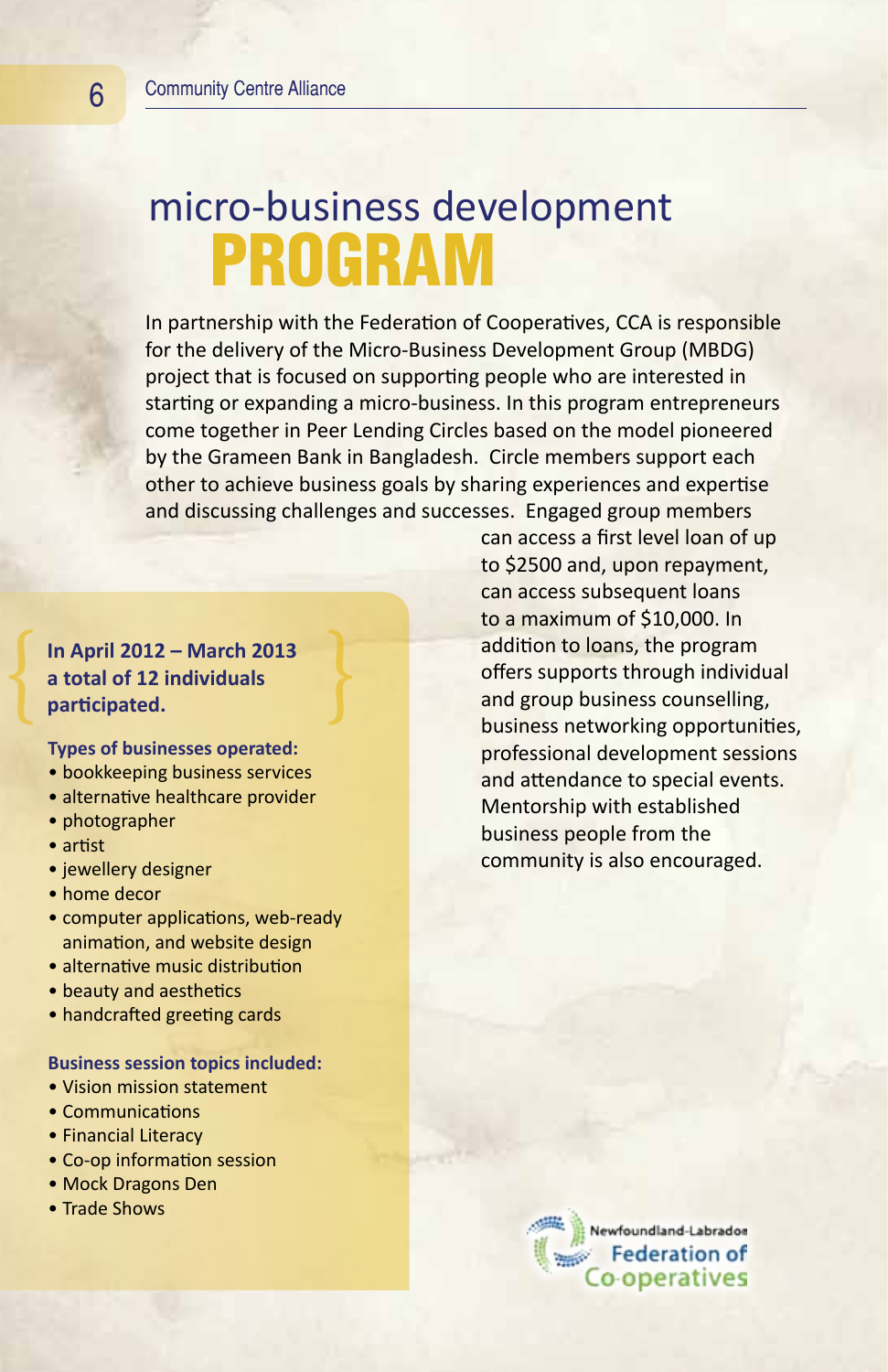# makin' it work program

With funding from the Department of Advanced Education and Skills, CCA is again delivering skills-to-employment programming using the Makin' it Work model. The MiW model addresses an identified labour market need and supports individuals to obtain meaningful employment that provides a living wage. The unique features of Makin' it Work are:

- customized training (program is tailored to employers'/sector needs)
- participant focused (free program provides supports to gain skills and confidence)
- short and affordable (average 3-5 week program)

Using the traditional MiW employer-partner model, CCA delivered a MiW program for the hospitality sector and a program focused on the retail building supplies sector. This year, CCA is also delivering an "entrepreneur" model for MiW that is focused on the child care sector. This program is supporting individuals to establish their own family based child care business.

Since this program started January 2013 statistics will not be available until January 2014

#### **Session topics included:**

- Communications
- Tourism Essentials
- Problem Solving
- Customer Service
- Time Management
- Numeracy Skills
- Job Search Skills
- Character Training
- Effective Resumes
- First Aid
- Cover Letter Writing
- WHMIS
- Interview Preparation
- Goal Setting

#### **Program partners/contributors:**

- Department of Advanced Education and Skills
- Fortis Properties
- Hospitality NL
- RONA
- Family Child Care Connections
- NL Housing
- Association of Early Childhood Educators of Newfoundland and Labrador
- WISE
- Murphy Centre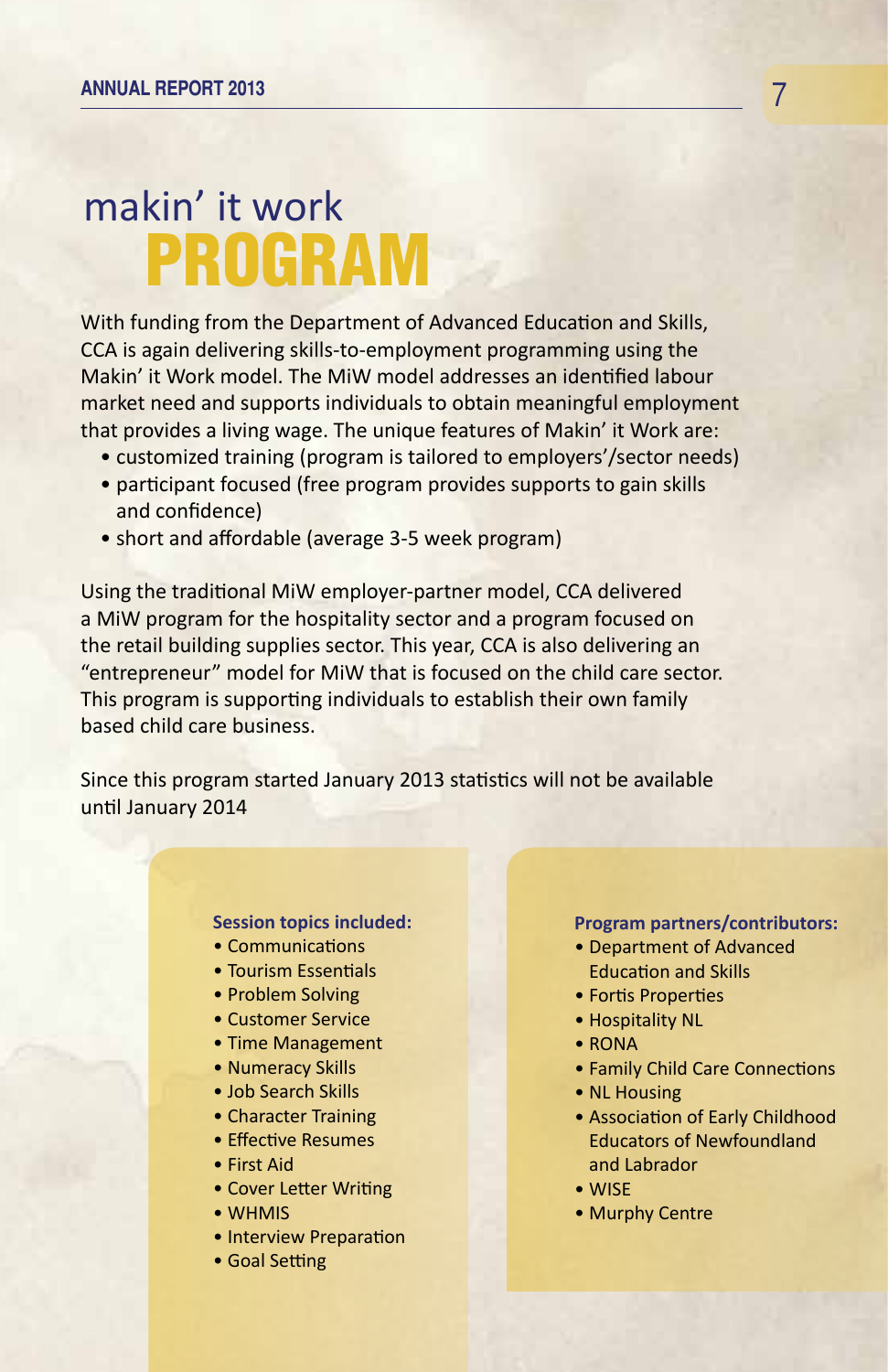## community centre alliance linkages

Linkages is a youth employment program for youth ages 18-30. Funded by the Department of Advanced Education and Skills it is designed to help youth pursue their employment and career goals. Youth selected for the program must have at least level 2 high school completed, out of school for a minimum of 6 months, no post-secondary education, not E.I. eligible, and trouble transitioning into the workforce with their current skills.

#### **Linkages 2012-2013 was CCA's 11th successful Linkages project. 3 of 4 youth completed the program**

#### **Workshops delivered:**

- Job Search Skills
- Portfolio Development
- First Aid Certificate
- SuperHost Customer Service
- Workplace Etiquette
- Labour Standards
- Workplace Health and Safety
- Personality Dimensions
- Post-secondary School Tours Academy Canada, Keyin College, Eastern College, CNA
- Managing Stress Effectively & Finding Your Purpose
- Vision Boards
- Using Humour to Cope With Mental Health

#### **Employer partners:**

- Signs 1st, Torbay Road
- Little People's Workshop, LeMarchant Road
- Canadian Tire, Kelsey Drive
- Railway Coastal Museum, Water Street

The program is 26 weeks in duration and provides a wage subsidy to employers for a work placement of at least 36 hours a week. Every effort is made to ensure that each work placement is related to the participant's employment and career goals. The youth also participate in professional and personal development workshops one day per month.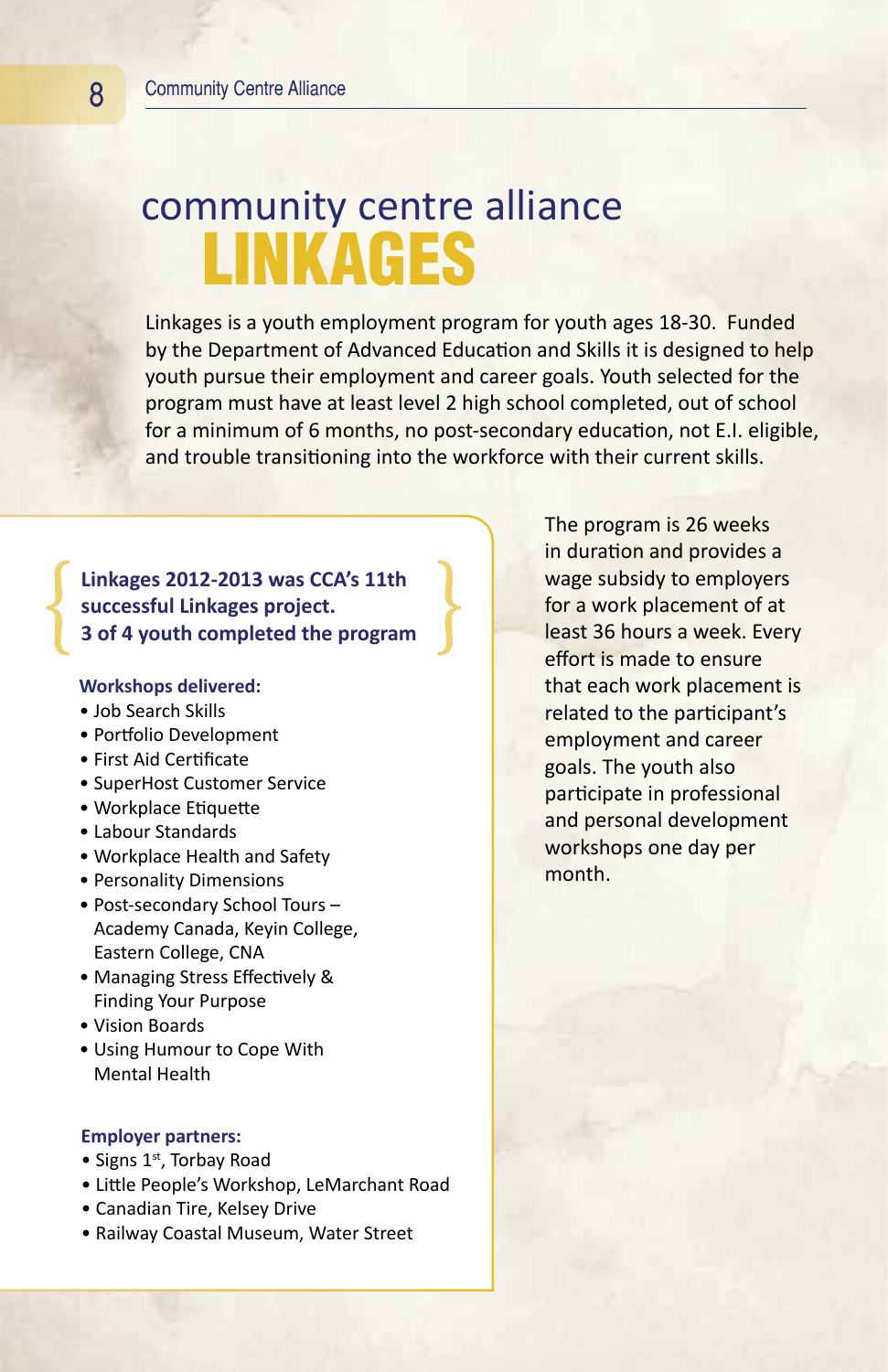# value of work value of money

Value of Work, Value of Money (VOW, VOM) is an 8 week employment/training program for youth that provides 10 school-aged youth, with paid summer employment at their neighbourhood community centre and professional/ personal development training. Funding for this project is provided by the Division of Career, Employment and Youth Services of Advanced Education and Skills. Each week youth in this program received 3-days of employment as a summer camp counsellor, 1-day of volunteer experience at local not-for-profit agencies, plus participation in 1-day of training. The aim is to help our youth understand the importance of taking ownership of their education goals and financial well-being.

**Summer 2013 Statistics 10 youth successfully completed the program**

#### **Work placements:**

- Buckmasters Circle Community Centre
- Froude Avenue Community Centre
- MacMorran Commmunity Centre
- Rabbittown Community Centre
- Virginia Park Community Centre

#### **Workshops delivered:**

- Career Etiquette
- Got Skills
- Financial Literacy
- Portfolio Development
- Labour Standards
- Customer Service
- Understanding Credit & Debit
- Personality Dimensions
- Post-secondary School Tours
- Safe Talk
- Goal Setting with Vision Boards

#### **Volunteer organization partners:**

- United Neighborhood Tenants Association
- Fluvarium
- Refugee and Immigration Advisory Centre
- Single Parent Association
- Young Adult Cancer Canada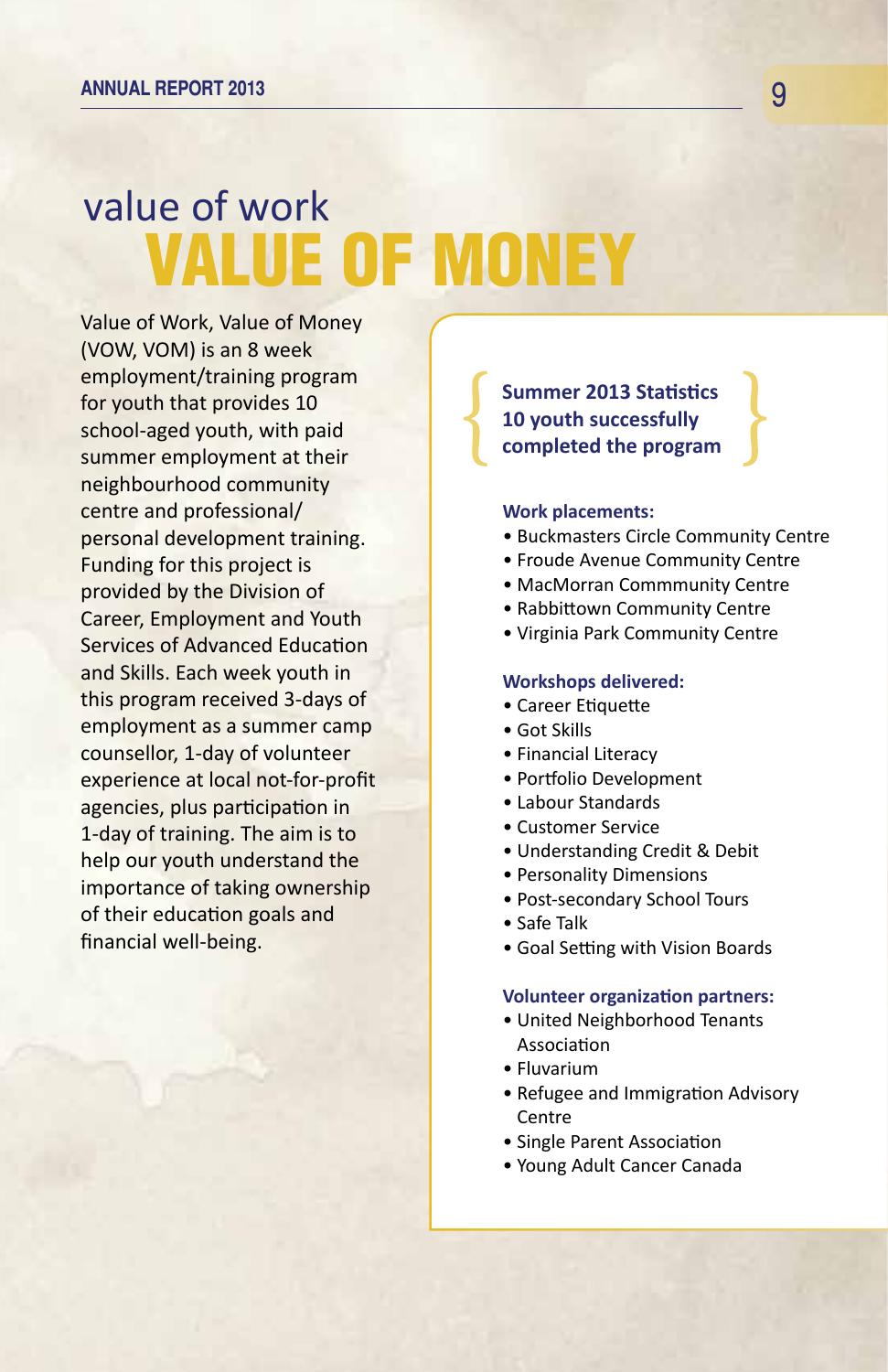# youth achieve! Literacy Program

Building on the success of the Vibrant Communities St. John's pilot literacy project to support young people struggling to stay in school CCA implemented this program and called it the "Youth Achieve!" literacy project. In 2012-2013 CCA expanded the project to include youth from Rabbittown and MacMorran Community Centre areas. This Youth Achieve! literacy program provides basic literacy skills development to youth ages 12 – 17 years that are still attached to the school system but have very low literacy skills. Funding for this project came from the Department of Career, Employment and Youth Services within Advanced Education and Skills as well as our annual Youth Achieve Run/Walk for Literacy and our PGI for Literacy fundraisers. This project is an attempt to prevent youth who are struggling in school from dropping out.

**From Dec. 2012 – May 2013, 19 youth participated in an average of 15 one-on-one sessions in a 5 month period. Participants improved on average:**

#### **Workshops delivered:**

- 1.0 grades in Sight Word Reading Efficiency (TOWRE)
- 2.7 grades in Frustration (CARA)
- 2.4 grades in Instructional (CARA)
- 2.2 grades in Independent Reading Comprehension (CARA)
- 0.9 grades in Reading Comprehension (McCall-Crabbs)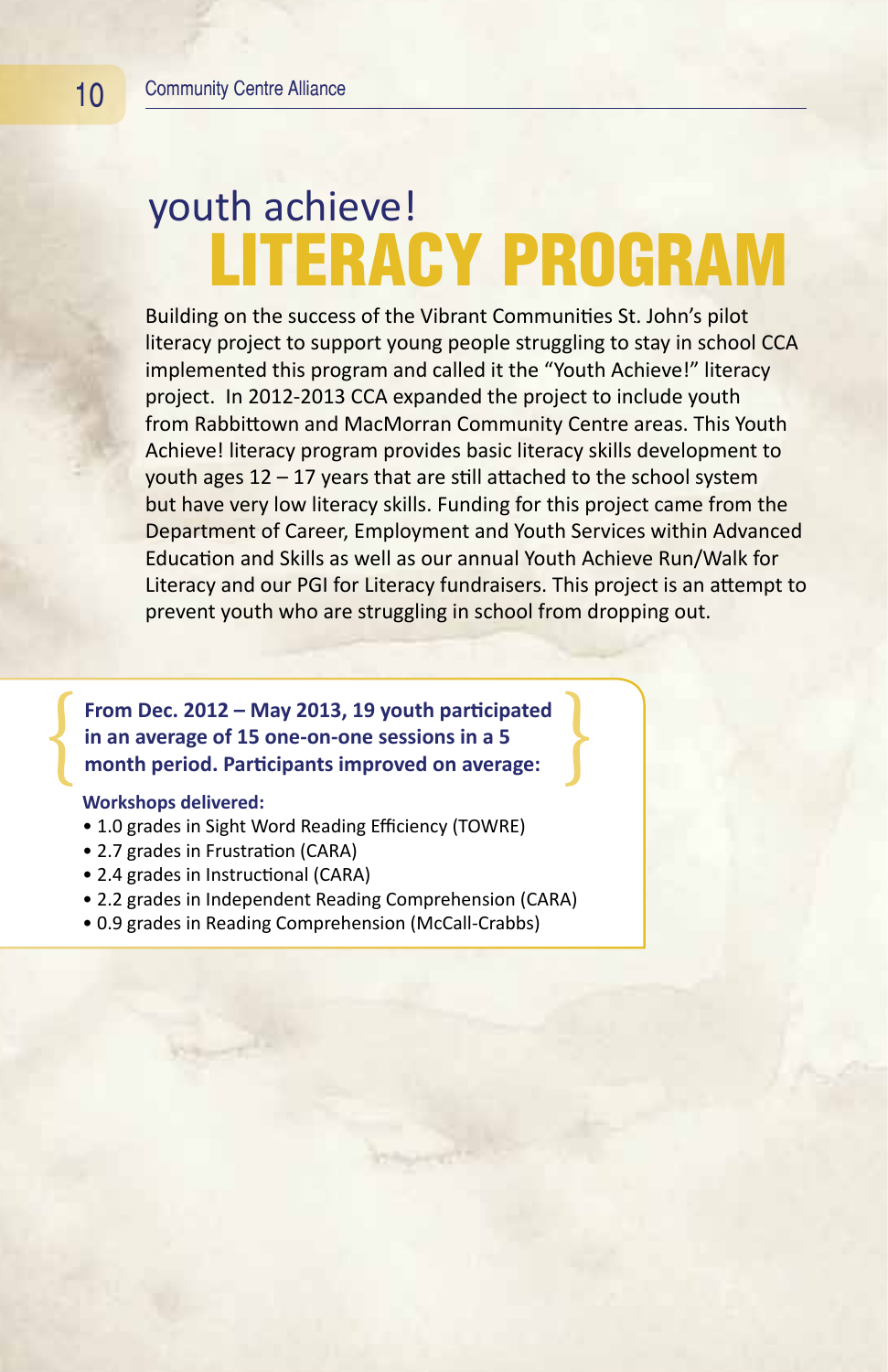## homework haven

Funded by the Division of Career, Employment and Youth Services of Advanced Education and Skills this program offers free homework tutoring to children living in our 5 member centre neighbourhoods. Since 2005 this Homework Haven program has provided a safe and nurturing learning environment for children in Grades 7 – 12 from September to June.

|      | 2012 - 2013 Statistics:                    |
|------|--------------------------------------------|
| 2624 | Total number of student/participant visits |
| 457  | Total number of sessions                   |
| 962  | Total number of volunteer visits           |
| 1242 | Total number of male students              |
| 1382 | Total number of female students            |

#### Evidence of Success

*"It has helped my daughter in so many ways. She is now at a higher reading level then she was before. And she is getting her homework done as before she didn't want to do it."*

#### *Parent feedback*

*"Best feeling when you leave and you know you're ready for a test, and they are just as happy as you are when you get a good mark." Participant feedback*

*"Tutoring really helped me improve a lot in my Math."*

#### *Participant feedback*

*"Benefits of this program are an increase in the overall well-being of the individual through interacting with peers, increasing their academic skills and mental capacities."*

#### *Site Coordinator Feedback*

*"The Students enjoyed interaction with young tutors, rewards such as gym time and snacks showed a team effort between school and community."*

*School Feedback*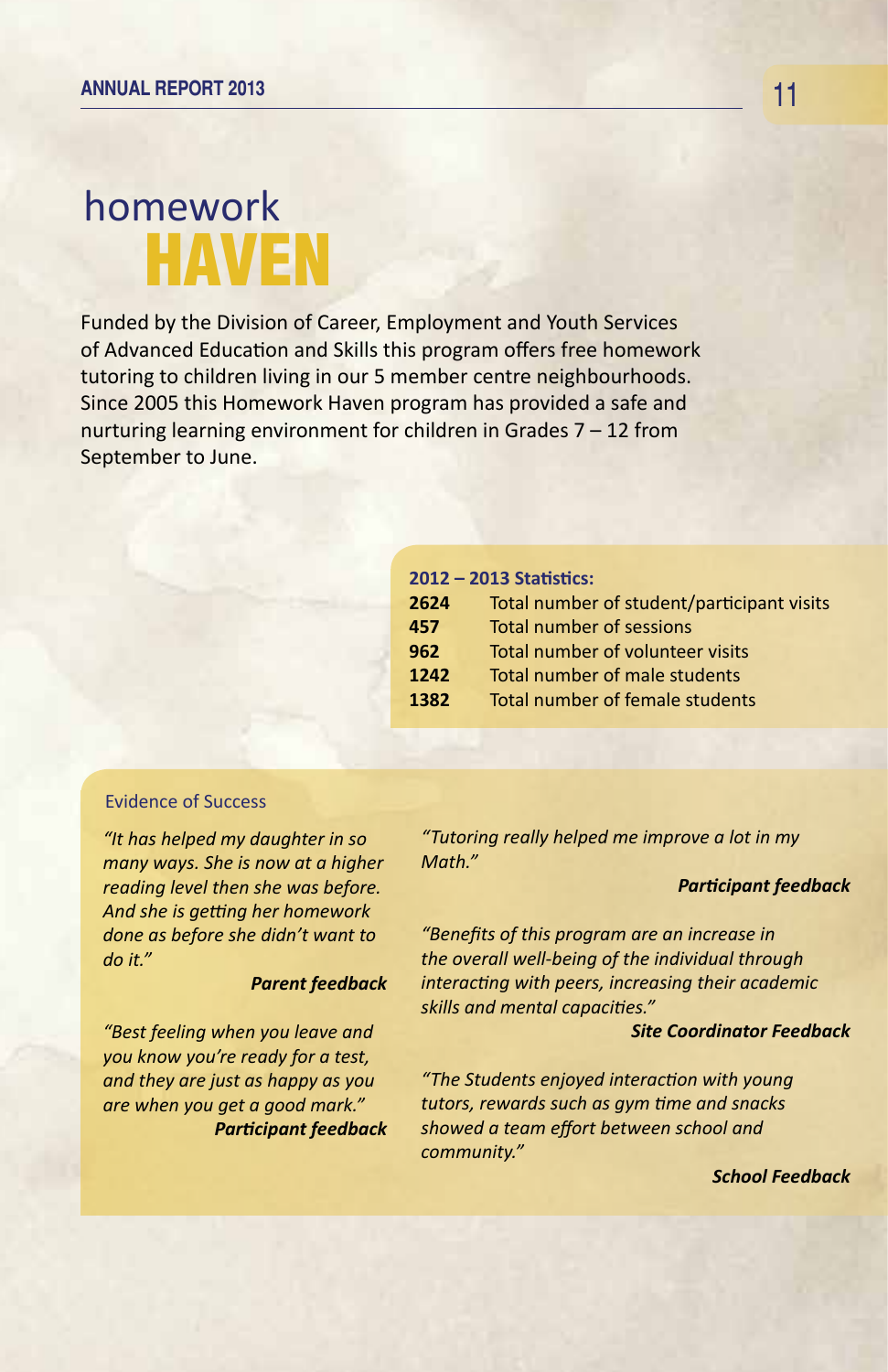# fundraising Initiatives

#### **PGI for Literacy**

In 1986, award-winning Canadian broadcaster and journalist Peter Gzowski began raising funds for literacy through an annual golf tournament, The Peter Gzowski Invitational (PGI) is held annually in every province and territory and have raised more than \$12.5 million since 1986. These funds directly support literacy initiatives in the provinces and territories where the PGIs are held.

The funds received from the PGI for Literacy Newfoundland and Labrador go to Community Centre Alliance to support low-income families who struggle with literacy in our 5 community centre areas. The June 2013 PGI for Literacy contributed \$ 16,000.00 for homework support and our Youth Achieve Literacy program.

#### **Youth Achieve Run/Walk for Literacy**

In Nov. 2012 Community Centre Alliance held its 1st Annual Youth Achieve Run/Walk for Literacy. This fundraiser supports our Youth Achieve Literacy program for youth ages  $12 - 17$ .

This year our 2013 Youth Achieve Run/Walk for Literacy raised \$12,040.00

**Youth Achieve Run/Walk Event Sponsors:** Gold sponsor

- Fry Family Foundation
- The Running Room
- VOCM Cares
- Newfoundland and Labrador Housing Corporation

Silver sponsor

• Stewart McKelvey, Lawyers

#### Bronze sponsor

• ReMax - Andrew Gosse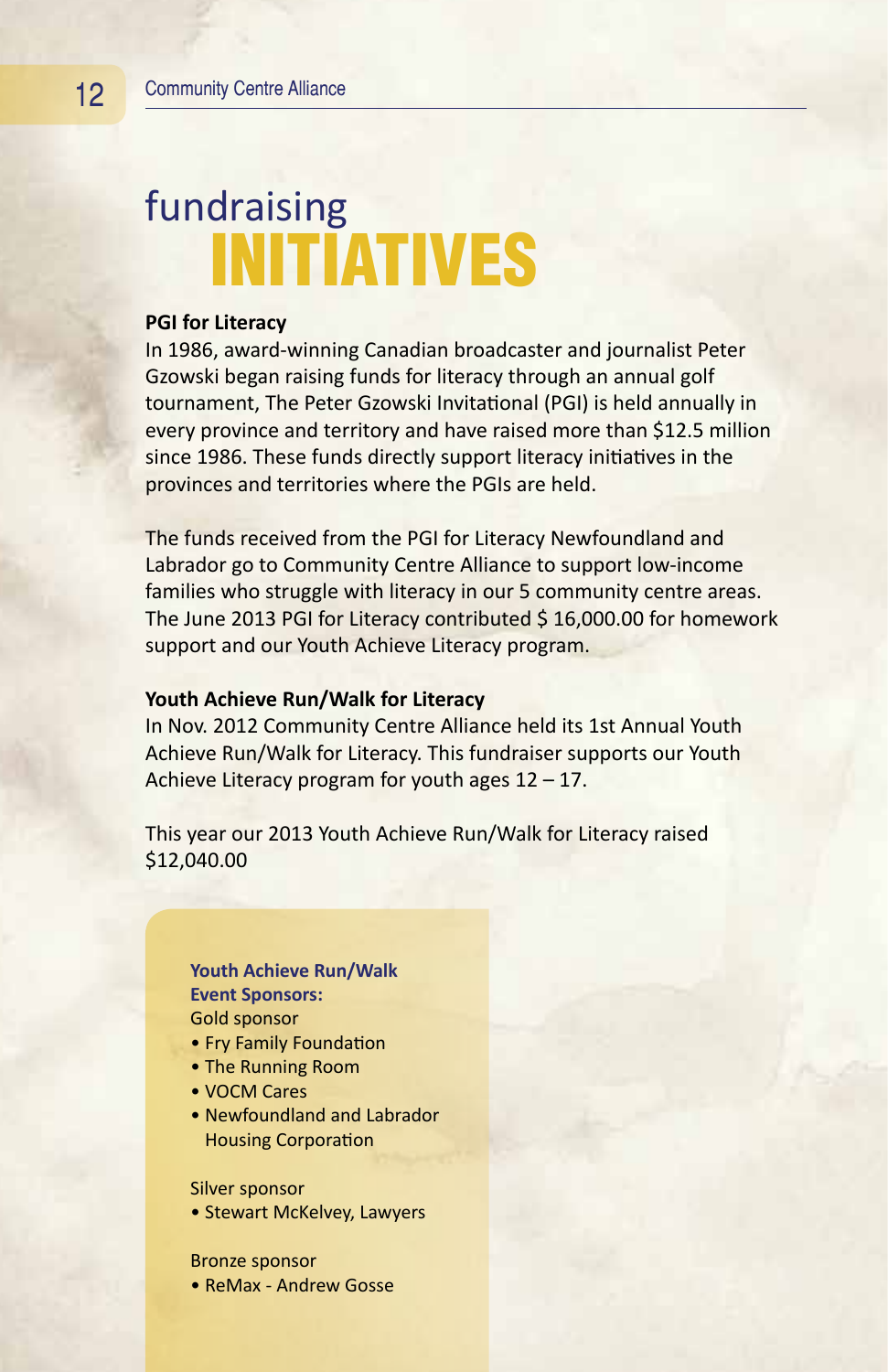# financial **STATEMENT**

| St. John's Community Centre Alliance Inc.         |         |          |  |
|---------------------------------------------------|---------|----------|--|
| Statement of Revenues and Expenditures            |         |          |  |
| Year Ended Mar 31, 2013                           |         |          |  |
| <b>REVENUES</b>                                   | 2013    | 2012     |  |
| Provincial government grant - BEO Project         | 165,640 | 165,640  |  |
| Provincial government grant - EAS Project         | 277,056 | 264,307  |  |
| Provincial government grant - Linkages Project    | 44,839  | 41,084   |  |
| Provincial government grant - VOWVOM Project      | 26,916  | 28,342   |  |
| Federal government grant - Making It Work Project | 21,657  |          |  |
| Other Funding - Various Projects                  | 108,194 | 97,575   |  |
| Total                                             | 644,302 | 596,948  |  |
| <b>EXPENDITURES</b>                               |         |          |  |
| <b>ARMS Support</b>                               | 2,940   | 2,684    |  |
| Advertising and promotion                         | 1,003   | 2,029    |  |
| Capital expenses                                  | 3,638   | 8,890    |  |
| Consulting fees                                   | 15,862  | 1,955    |  |
| Homework Haven Project                            | 25,100  | 25,000   |  |
| Insurance                                         | 2,535   | 2,667    |  |
| Interest and bank charges                         | 1,632   | 1,523    |  |
| Linkages Project                                  | 39,906  | 31,246   |  |
| Making It Work Project                            | 107     | 1,056    |  |
| Miscellaneous                                     | 4,605   | 3,840    |  |
| Municipal taxes                                   | 1,779   | 1,699    |  |
| Office                                            | 28,415  | 21,498   |  |
| PGI Children's Literacy Day                       |         | 7,825    |  |
| Participants expenses                             | 2,411   | 3,384    |  |
| Professional fees                                 | 9,340   | 9,313    |  |
| Rent                                              | 40,882  | 40,636   |  |
| Repairs and maintenance                           | 3,093   | 1,667    |  |
| Salaries and related benefits                     | 430,678 | 409,593  |  |
| Telephone and utilities                           | 9,102   | 6,946    |  |
| Training                                          | 7,052   | 11,244   |  |
| <b>Travel</b>                                     | 9,567   | 6,620    |  |
| Value of Work Value of Money Project              | 1,814   | 2,429    |  |
| Total                                             | 641,461 | 603,744  |  |
| <b>EXCESS (DEFICIENCY) OF REVENUES</b>            |         |          |  |
| <b>OVER EXPENDITURES</b>                          | 2,841   | (6, 796) |  |

**Note 1:** A copy of the Unaudited (Notice to Reader) Financial Statements are available at Community Centre Alliance.

**Note 2:** A copy of Audited Statement of Revenue and Expenditures for BEO Project are available.

**Note 3:** A copy of Audited Statement of Revenue and Expenditures for EAS Project are available.

**Note 4:** A copy of Unaudited (Review) Statement of Revenue and Expenditures for Linkages Project are available.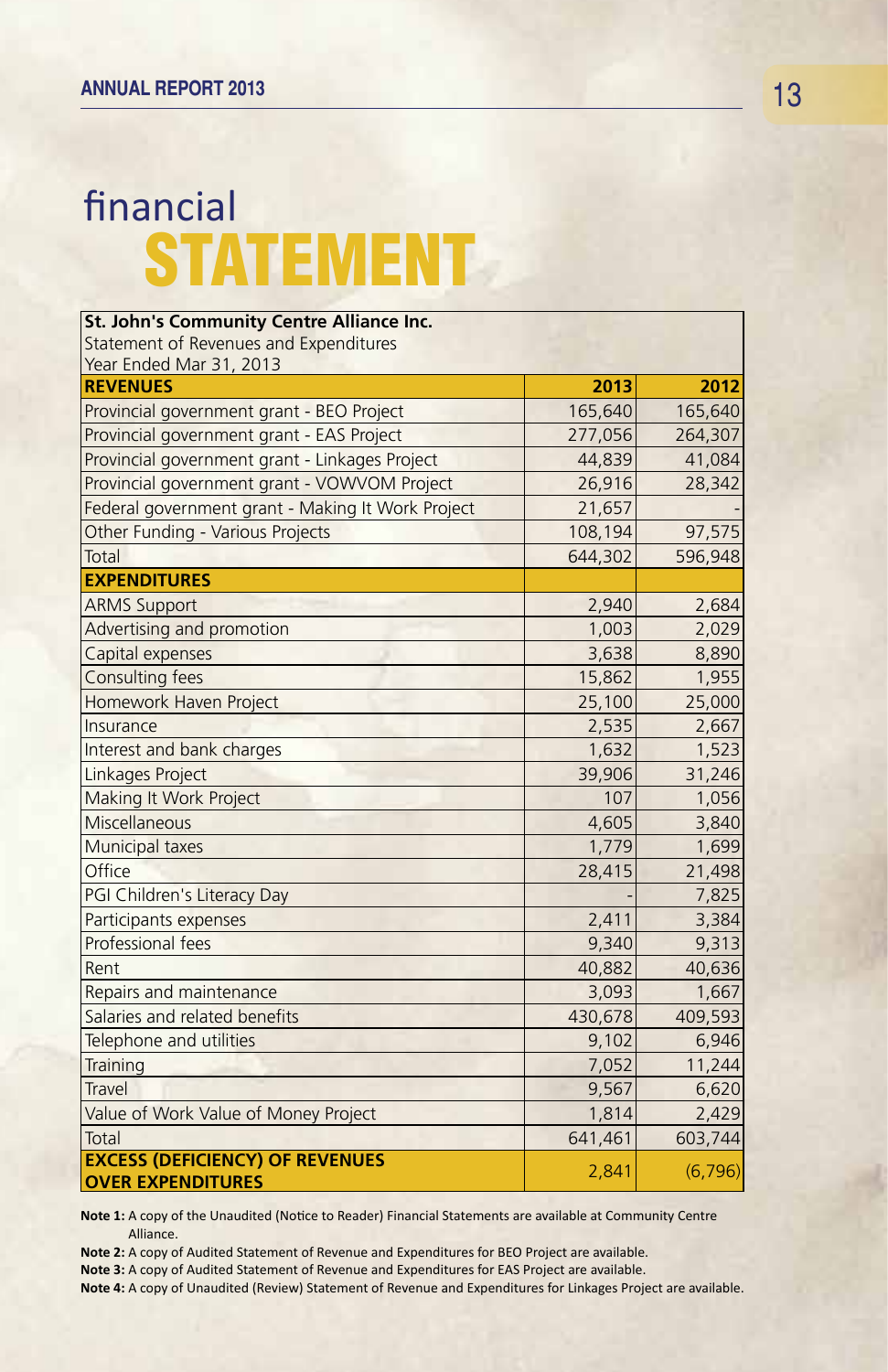# Fry Family Foundation **SCHOLARSHIPS**

In partnership with the Fry Family Foundation, Community Centre Alliance is committed to assisting our residents in their pursuit of obtaining post-secondary education through the awarding of scholarships from the Fry Family Foundation. An applicant criterion is not based solely on scholastic performance but also includes an individual's community involvement as a leader, mentor and volunteer. Applications are accepted annually from existing students in Grade 9-12 and/or single parents. Applicants must be residing in the Community Centre Alliance member neighbourhoods.

#### **Awarded in 2013**

- **5** Fry Family Foundation St. John's Community Centres Junior Scholarships of \$1200.00
- **5** Fry Family Foundation St. John's Community Centres Entrance Scholarships of \$2500.00
- **1** Fry Family Foundation St. John's Community Centres Senior Scholarship of \$5000.00
- **1** Fry Family Foundation St. John's Community Centres Exceptional Achievement Scholarship of \$5000.00

**Total Awarded: \$28,500.00**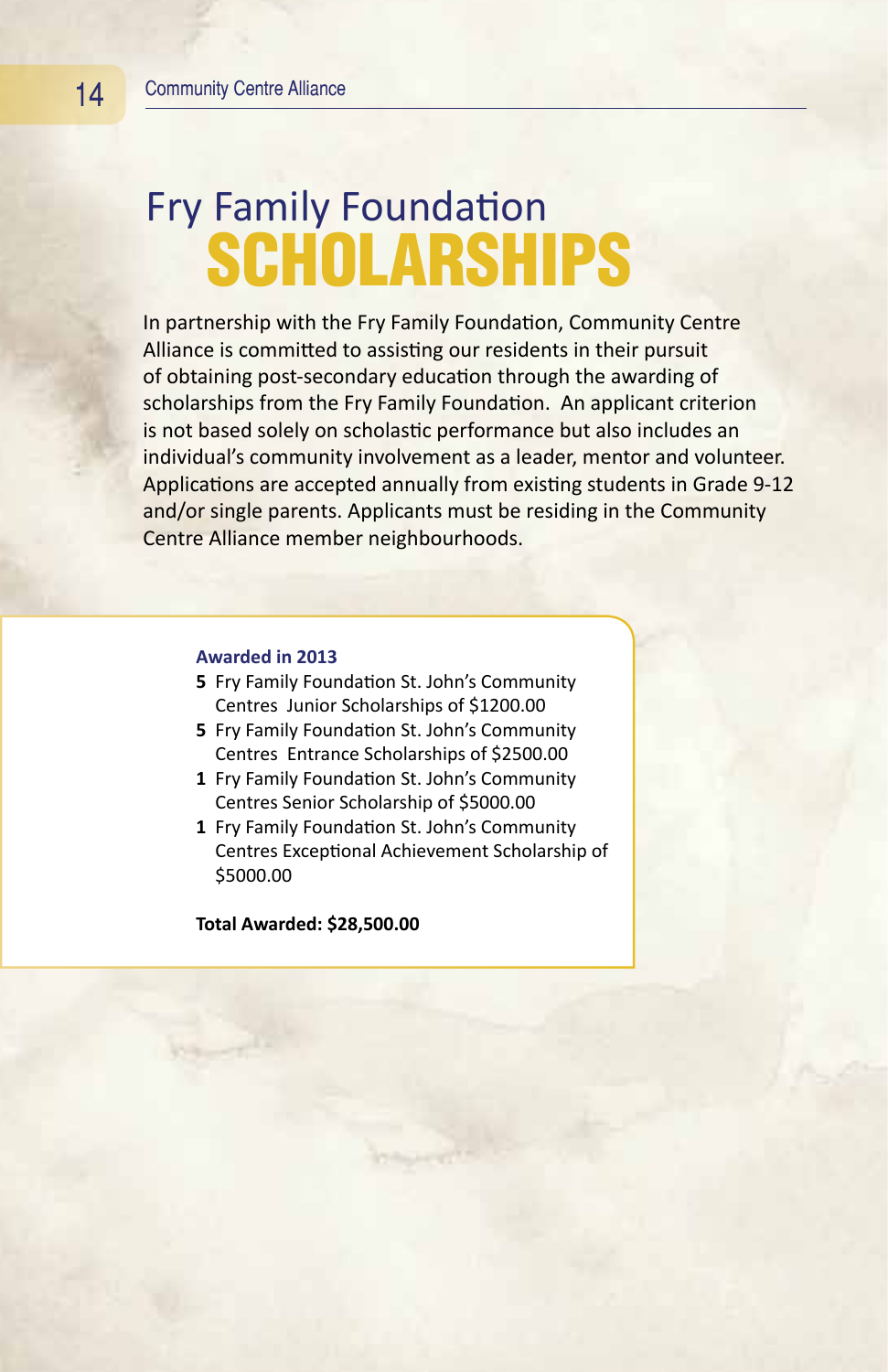# community centre alliance team

**Board of Directors as of 2012-2013** Jim Crockwell - *Chair* Wallace Gregory - *Vice-Chair* Bonnie James - T*reasurer* Juanita McDonald - *Secretary* Ginger Haines Lilly Lush Bob Dawson Paul Barron Frank Fry Krista Legge Ed Dunne Tuana Staniland Derick Duggan Bradley George

#### **Staff**

Patsy Whitten - *Executive Director* Margie Howell - *Executive Assistant* Susanne Whiteway - *Micro-Business Facilitator* Audrey Didham - *Community Employment Facilitator* Janice Henstridge - *Community Employment Facilitator* Lindsey Hynes - *Community Employment Facilitator* Michelle Wall - *Community Employment Facilitator* Paula Fulford - *Community Employment Facilitator* Sheri-Lynn Bussey - *Homework Haven Coordinator* Danielle Deganis - *Literacy Tutor* Gus Wensmann *- Literacy Tutor*